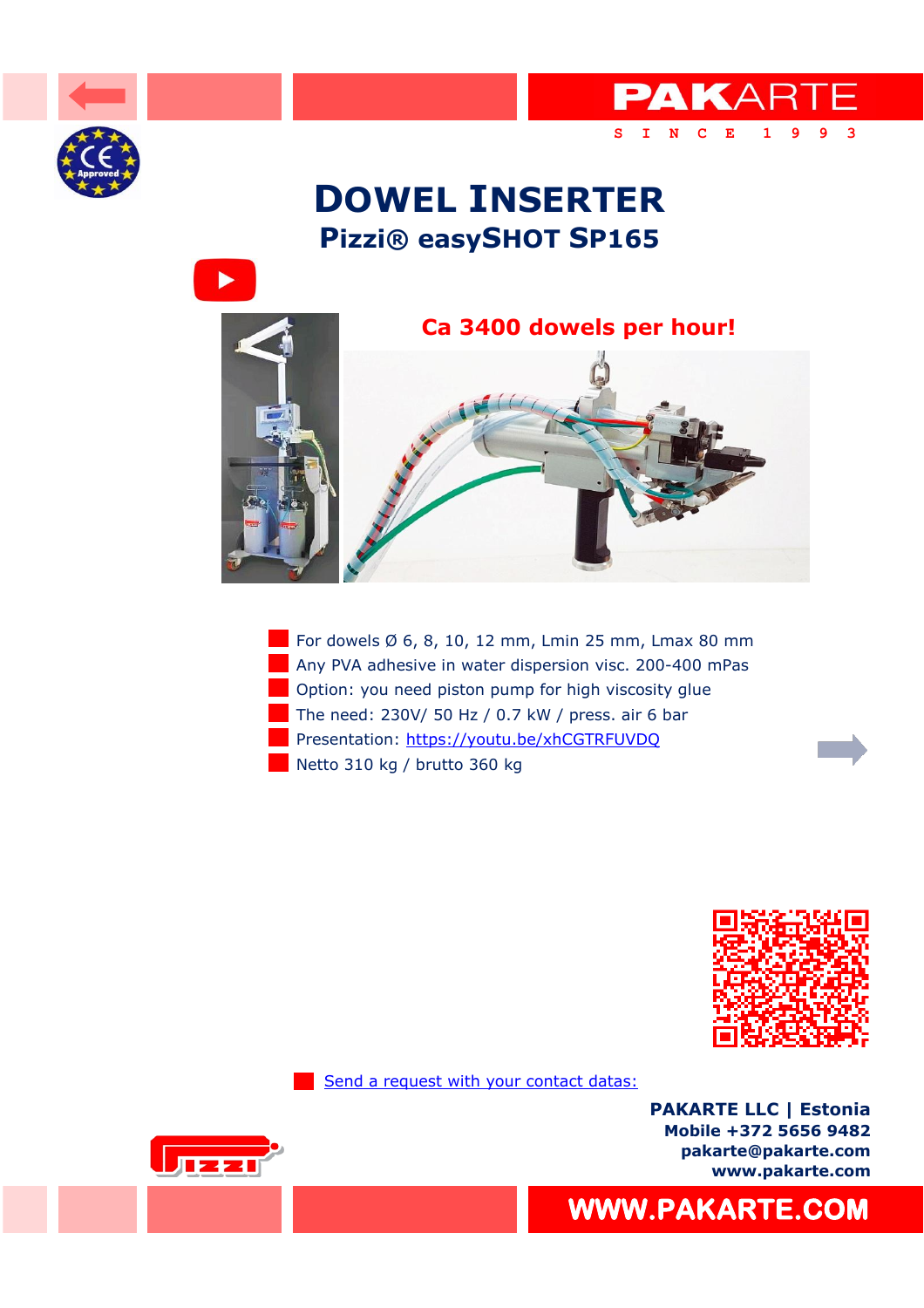# easySHOT

**Stationary dowel inserting machine with pneumatic gun for simultaneous operation of glue application and dowel insertion**





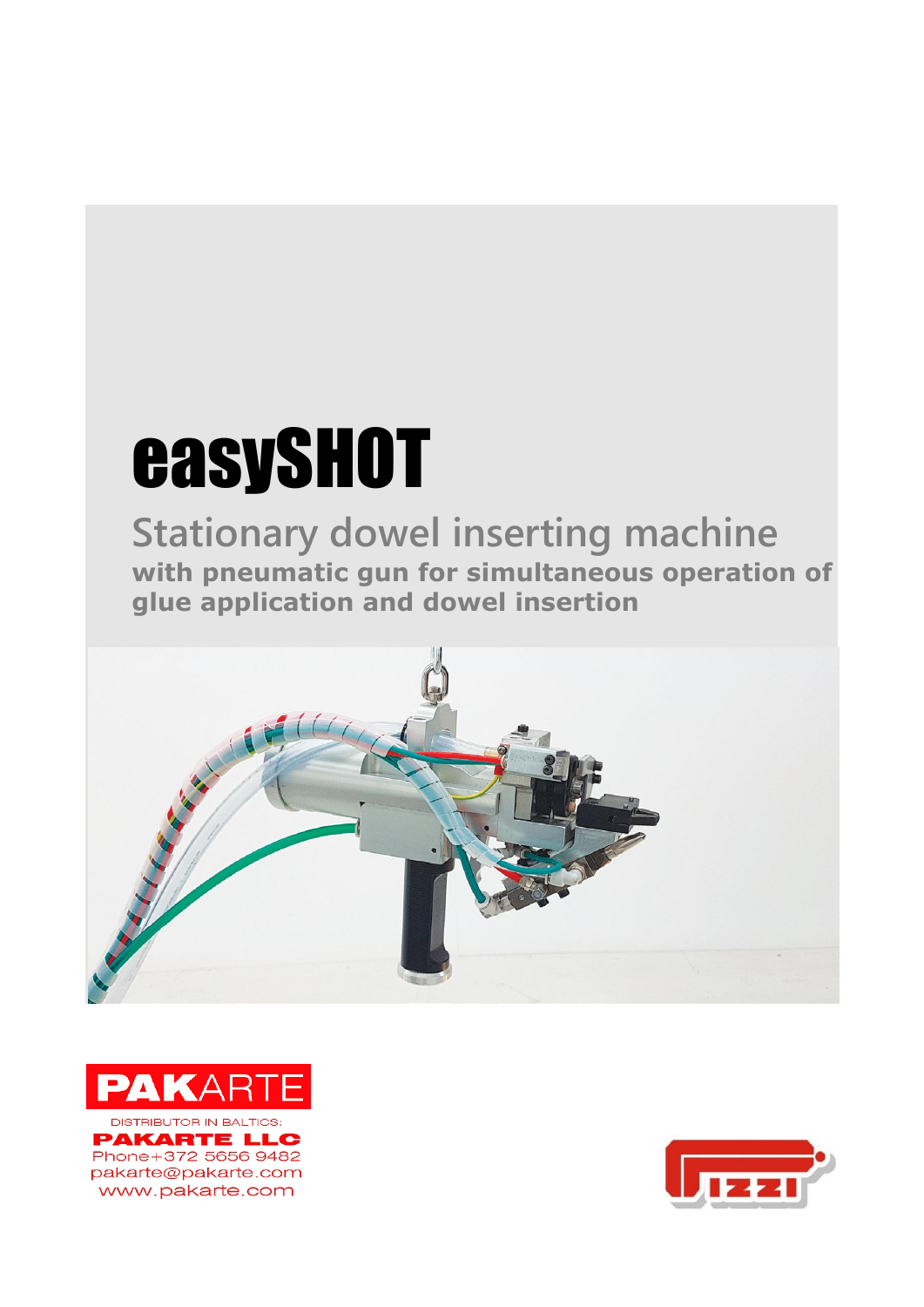# **STATIONARY DOWEL INSERTING MACHINE WITH PNEUMATIC GUN FOR SIMULTANEOUS OPERATION OF GLUE APPLICATION AND DOWEL INSERTION.**

## **Description and technical features**

**A unique system that ...**

**This manual dowel inserter machine allows to realize, through a series of automations, simultaneous operation of glue application and dowel insertion in pre-drilled panels, furniture components, small parts, solid wood components and wood construction components.**

**The dowels must be loaded inside the circular vibrator, which allows to orient the pins, which are then cadenced and sent to the gun through a hose.**

**The dowel, by means of a breath of air, is pushed into the drum loader inside of the gun and, then, it is inserted through a cylinder that pushes it towards the dowel hole.**

**This is a unique system that, avoiding mechanical drives (usually used in other machines for similar applications), keeps out problems of dowel jams, and in addition proves to be very safe.**

**Before the dowel is shot, the glue - with a very fast operation - is applied by means of the gun placed below the pin passage. The amount of glue can be easily adjusted through the adjustment knob on the gun.**

**With the "Sure Dowel Shot" system, EasySHOT also presents the latest technologies for the control and insertion of each dowel, to ensure the final result of each cyclic operation.**

**A barrier photocell (or presence sensor) controls the effective insertion of each dowel into the hole, checking each operation.**

**Through a PLC, it is possible to configure different parameters for glue application and dowel insertion.**

**The dowel insertion unit is configured for a single dowel diameter.**

**This unit is covered by the protection according to CE safety regulations.**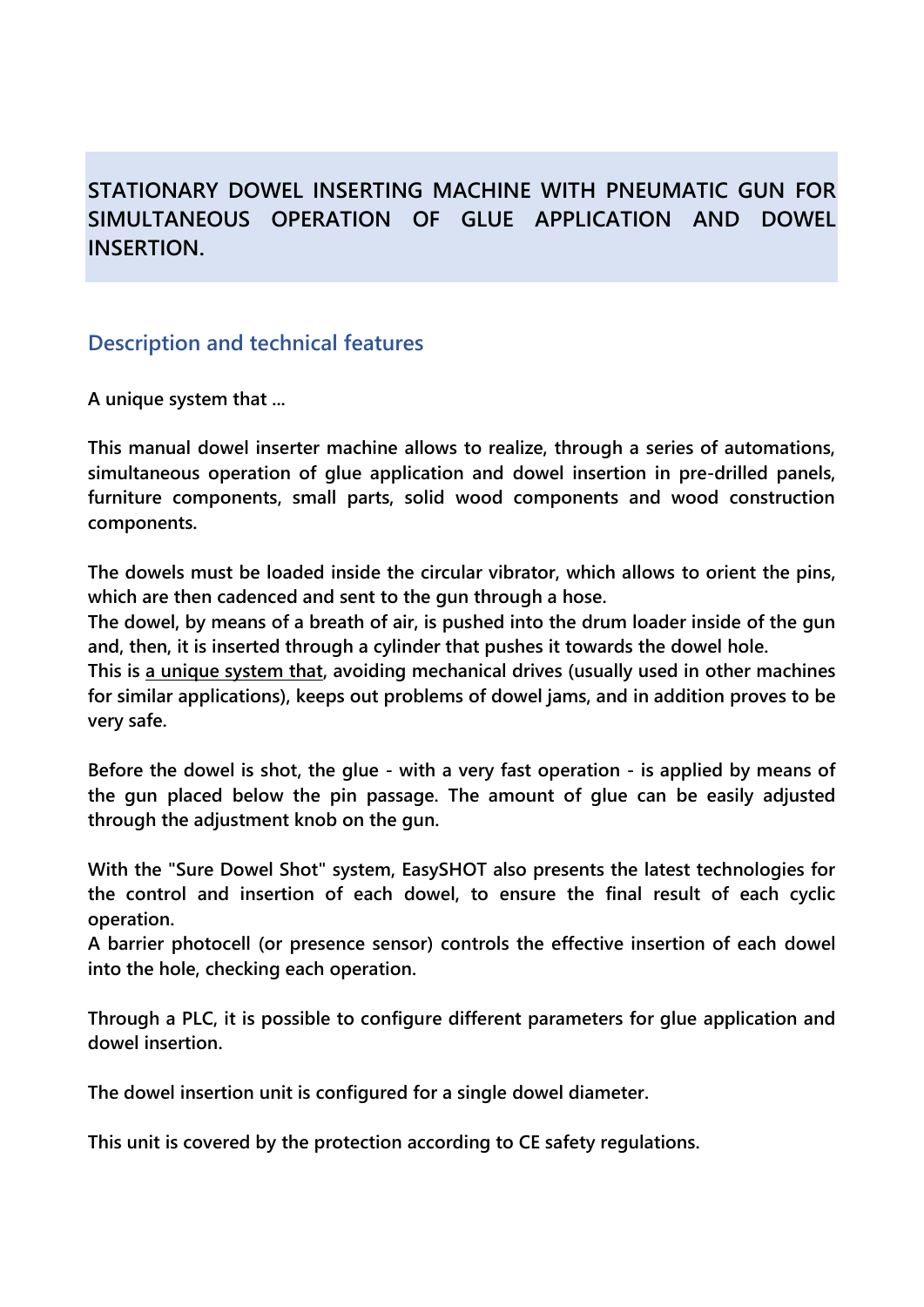## **The machine is configured with the following standard units:**

- **- Structure in electrowelded sheet metal, painted with epoxy powders, placed on wheels, with working console and handle to facilitate machine shift;**
- **- Action gun, pneumatic, very light and ergonomic;**
- **- PLC and control panel placed at the height of the man eye, in an ergonomic position;**
- **- Vibrating electric feeder complete with unidirectional dowel bowl;**
- **- High quality pressurized tank - in accordance with the directives CE and PED – for PVA glue (low viscosity), 8 kg capacity, maximum operating pressure 5 bar;**
- **- High quality pressurized tank - in accordance with the directives CE and PED – for water (for the cleaning system), 8 kg capacity, maximum operating pressure 5 bar;**
- **- Cleaning unit for the complete system (machine and gun) with button for cleaning (glue / water);**
- **- Movable support arm for pneumatic gun with balancer;**
- **- Filter group;**
- **- Various drives and controls;**
- **- Electric panel.**

## **Production capacity**

**3,400 dowel insertions per hour**

**(Which means the complete operation of simultaneous application of glue and dowel insertion).**

**available DOWEL DIAMETERS: 6 - 8 - 10 or 12 mm.**

**The machine – in standard configuration – is provided with a single dowel diameter, the customer chooses the desired diameter among the four available options.**

**DOWEL LENGTH: 25 mm / min. - 80 mm / max.**

#### **GLUE SPECIFICATIONS**

**Any PVA adhesive in water dispersion \*, specially formulated for the use of automatic machines for simultaneous application of glue and dowel insertion.**

**\* (Adhesives in dispersion, generally called emulsion, is an adhesive composed of a organic binder (mainly PVA) that is finely dispersed in water).**

**GLUE VISCOSITY (BROOKFIELD): 200-400 mPa s**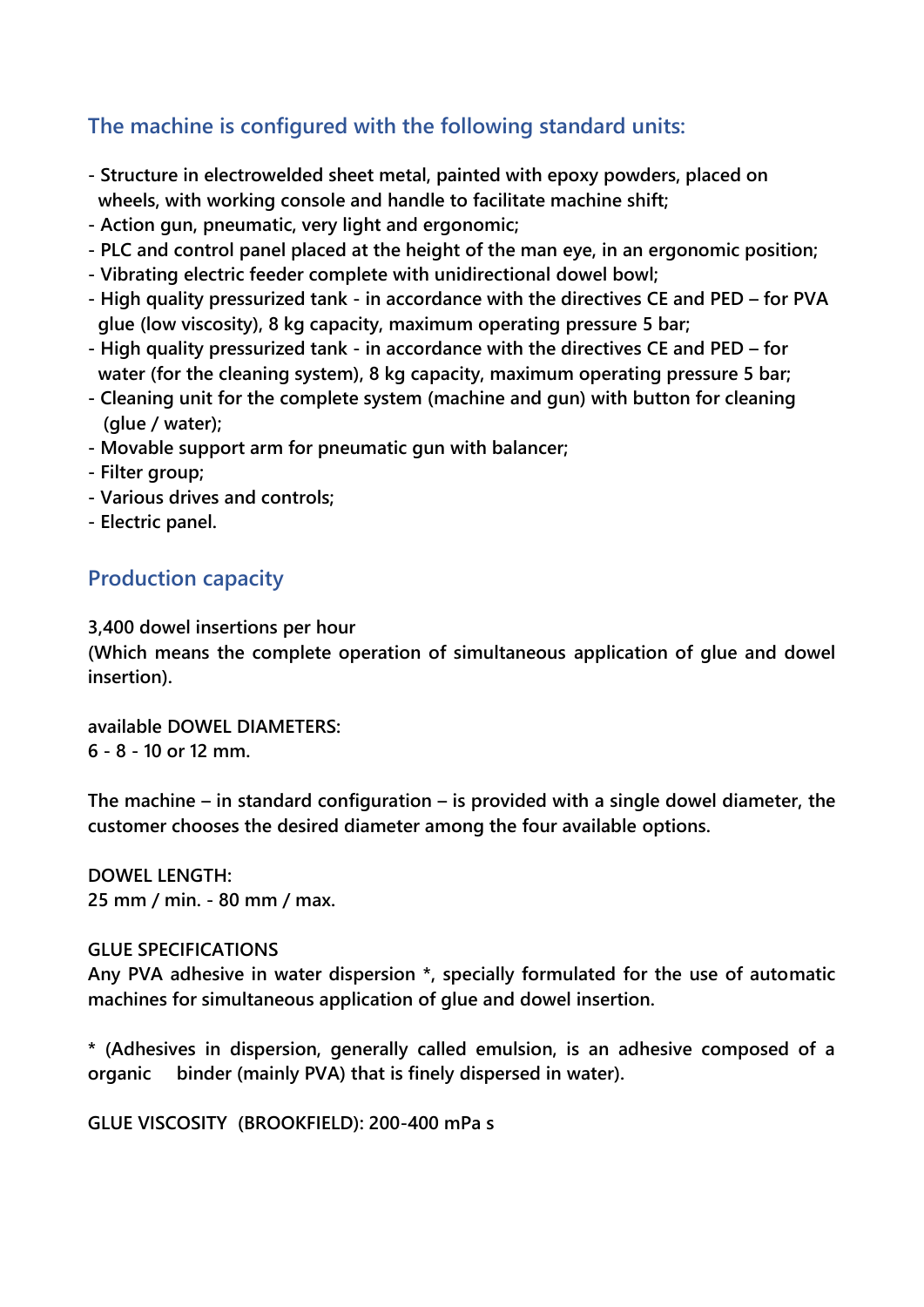#### **PRESSURIZED TANK FOR GLUE: \* no. 1 (8 Kg capacity) PRESSURIZED TANK FOR WATER: \* no. 1 (8 Kg capacity)**

**\* Maximum working pressure of pressurized tanks: 5 bar.**

### **Options**

**- Unit to be able to use one (1) other type / diameter of plugs (to have available an additional dowel diameter). Some parts must be set on the gun and others on the machine.**

**- High pressure pump for high viscosity glue.**

**For a correct and long-lasting use, the machine requires the following necessary connections:**

- **- 220 volts / 50 Hz. Single phase (others available on request);**
- **- Installed power 0,7 Kw;**
- **- 6 bars of compressed / dry air.**

## **Technical details**

| <b>MACHINE SIZE</b>                      | 900 x 800 x h 1.600 mm<br>h 2.100 mm total, with movable<br>support arm set        |
|------------------------------------------|------------------------------------------------------------------------------------|
| <b>MACHINE SIZE WITH PACKING BOX</b>     | $950 \times 850 \times h$ 1.750 mm<br>(WOODEN BOX, movable support<br>arm not set) |
| <b>NET WEIGHT</b>                        | 310 kg                                                                             |
| <b>TOTAL WEIGHT (packaging included)</b> | 360 Kg                                                                             |